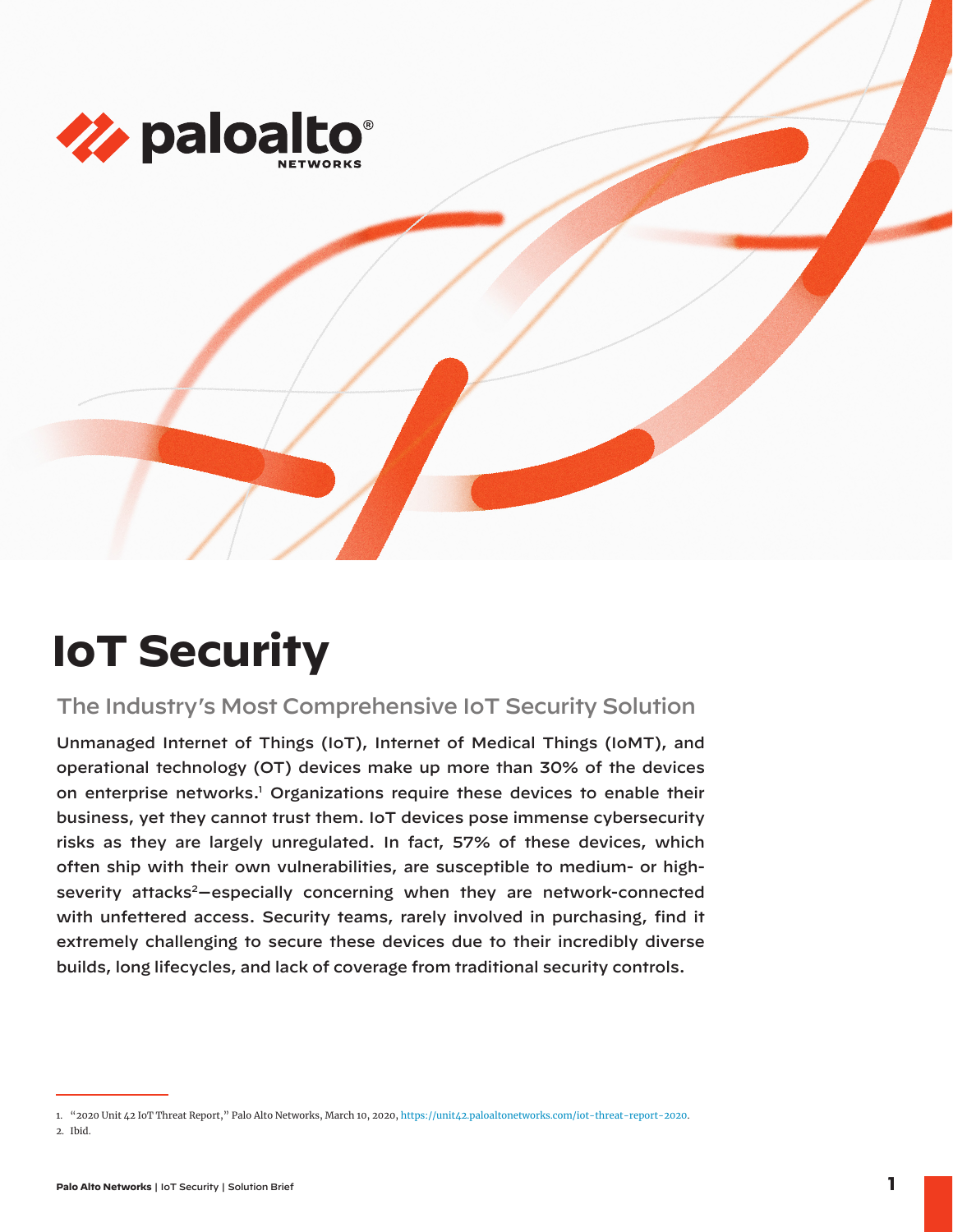Most IoT security solutions limit their visibility to manually updated databases of known devices, require single-purpose sensors, lack consistent prevention, don't help with policy creation, and can only provide enforcement through integrations. All this leaves security teams with the heavy lifting, blind to unknown devices and unable to scale their operations, prioritize efforts, or minimize risk.

## **Protect Every Device on Your Network**

Palo Alto Networks offers the industry's most comprehensive IoT security solution, allowing you to stop threats and control the risk of IoT, IoMT, and OT devices on your network. Leveraging a machine learning-based approach, our cloud-delivered IoT Security service quickly and accurately discovers and identifies all unmanaged IoT, IoMT, and OT devices in real time, including those never seen before. IoT Security uses crowdsourced data to identify anomalous activity, continually assess risk, and offer trust-based policy recommendations to improve your security posture.

Combined with our industry-leading ML-Powered Next-Generation Firewall (NGFW) platform, IoT Security can prevent threats, block vulnerabilities, and automatically enforce policies either directly or through integrations, reducing the strain on your operations team and keeping devices safe. IoT Security deploys effortlessly from the cloud and requires no additional infrastructure.

## **Key Capabilities**

#### **Complete Device Visibility with ML-Based Discovery**

**Accurately identify and classify all IoT and OT devices in your network, including those never seen before**. IoT Security combines Palo Alto Networks App-ID™ technology for accuracy with a patented three-tier machine learning (ML) model for speed in device profiling. These profiles classify any IoT, IoMT, OT, or IT device to reveal its type, vendor, model, and more than 50 unique attributes, including firmware, OS, serial number, MAC address, physical location, subnet, access point, port usage, applications, and more. Bypassing the limitations of signature-based solutions in new device discovery, IoT Security uses cloud scale to compare device usage and eliminate soak time, validate profiles, and fine-tune models so no device will ever go unmanaged again. For healthcare customers, IoT Security provides additional operational insights into medical device allocation, usage, and utilization, along with healthcare device-specific risk assessment.

### **Business Benefits**

- **Turn unmanaged devices into managed devices**. Gain visibility into all IT, IoT, IoMT, and OT devices, and control the largest contributor to risk: unknown devices.
- **Enjoy complete IoT security**. Gain ML-powered visibility, prevention, and enforcement for every device in your network from a single platform.
- **Reduce the strain downstream with prevention**. Built-in prevention stops threats as they arrive, eliminating the deluge of alerts on your security team.
- **Leverage your existing talent**. Empower your existing security and operations teams to secure IoT without changing their practices, policies, or procedures.
- **Improve operational efficiency with integrations**. Optimize cross-product operations and new security use cases across ITAM, SIEM, NAC, and more.
- **Use predictable and simplified licensing**. Avoid exhausting device true-up models and get simple licensing based on network coverage.
- **Deploy easily and maximize ROI**. If you already have our ML-Powered NGFWs, they'll become IoT-aware with no more infrastructure required.
- **Don't get caught with single-purpose sensors**. For new customers, every IoT solution requires its own visibility sensor. Only with Palo Alto Networks, you can prevent threats, segment, and enforce policy as well.
- **Get security built for enterprise use cases**. Secure IoT, whatever your industry: Healthcare, Finance, Retail, Government, Education, Manufacturing, Smart City, Utilities, and more.



**Figure 1:** Device inventory at a glance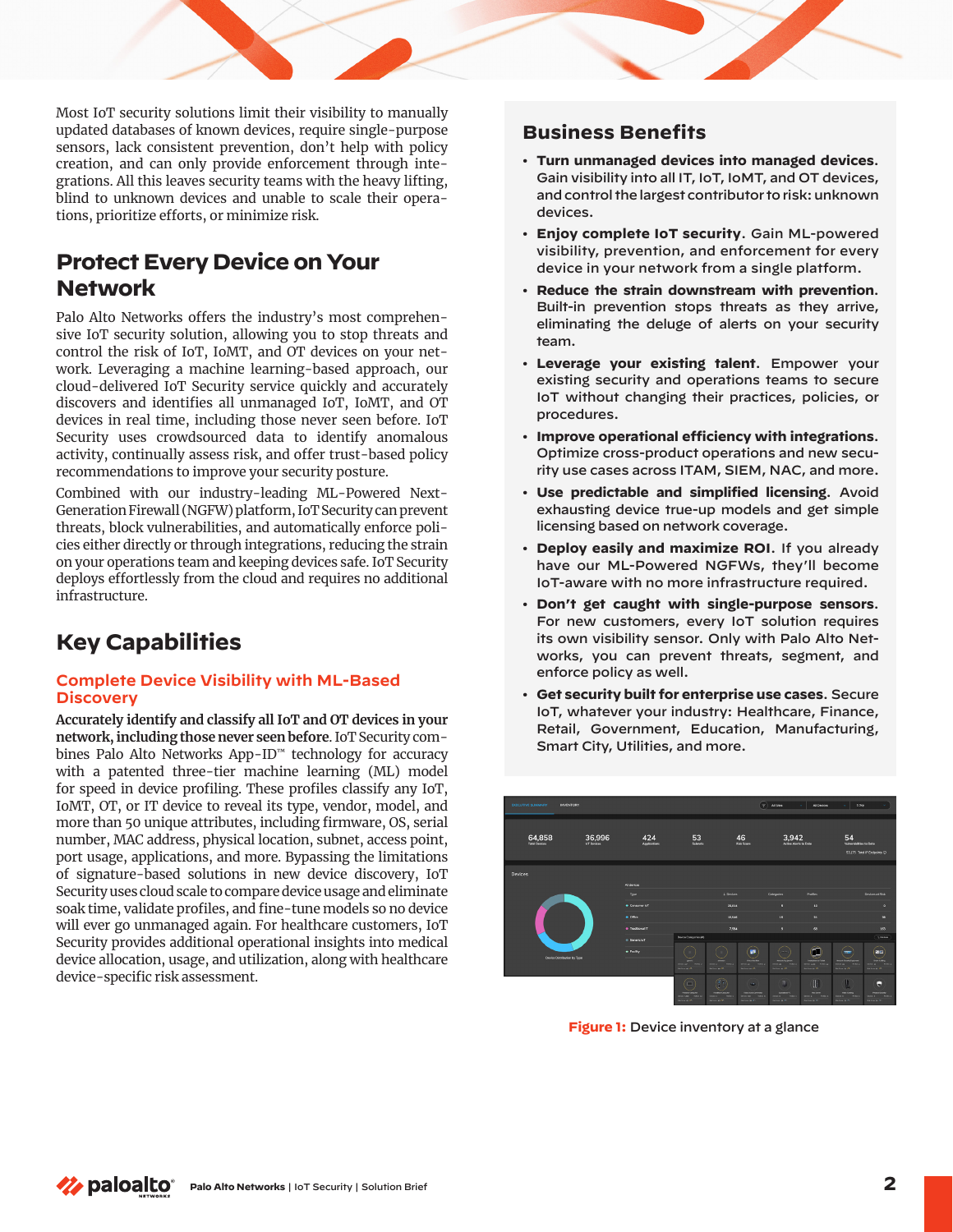#### **Prevent Known and Unknown Threats**

**Stop all threats headed for your IoT devices with the industry's leading IPS, malware analysis, web, and DNS prevention technology**. IoT devices are most susceptible to threats and cyberattacks. Our [Unit 42 IoT Threat Report](https://start.paloaltonetworks.com/unit-42-iot-threat-report) found 98% of all IoT device traffic is unencrypted, exposing personal and confidential data on the network. Together with 57% of IoT devices also being vulnerable to medium- or high-severity attacks, this makes IoT low-hanging fruit for attackers. Because of the generally low patch level of IoT assets, the most frequent attacks are exploits via long-known vulnerabilities and password attacks using default device passwords. With roughly one-third of network connected devices being IoT, alert-only solutions potentially add thousands of actionable security events per week, creating extra work for already inundated security teams to investigate and respond.

Seamlessly integrated with IoT Security, our cloud-delivered security services coordinate intelligence to prevent all IoT, IoMT, OT, and IT threats without increasing the workload for your security personnel. To decrease response times, IoT devices with validated threats can be dynamically isolated upon detection of threats by our ML-Powered NGFWs, giving your security team time to form remediation plans without risk of further infection from those devices.

Enhance IoT Security further with any of our additional security subscriptions:

- **Threat Prevention**: Go beyond traditional intrusion prevention system (IPS) solutions to automatically prevent all known threats across all traffic in a single pass.
- **WildFire®** malware prevention service: Ensure files are safe by automatically detecting and preventing unknown malware with industry-leading cloud-based analysis.
- **URL Filtering**: Enable the safe use of the internet by preventing access to known and new malicious websites before your users can visit them.
- **DNS Security**: Disrupt attacks that use DNS for command and control and data theft without requiring any changes to your infrastructure.
- **Enterprise DLP**: Minimize data breach risks, enable compliance consistently throughout the entire enterprise and in the cloud, and prevent unsafe data transfers against corporate policies.

#### **Prioritize Risk with Continuous Vulnerability Assessments**

**Find all the information you need to quickly evaluate vulnerable devices and initiate next steps**. IoT Security unites disparate solutions from traditional IT security technology into one, simplifying analysis and assessment for security teams. Powered by ML, device profiles are generated from five key behaviors—internal connections, internet connections, protocols, applications, and payloads—and then compared over time and against similar crowdsourced devices. These profiles are enhanced with device vendor patching information, Unit 42 threat intelligence, and Common Vulnerabilities and Exposures (CVE®) data to continuously evaluate and score risk.

Generated risk scores, based on the Common Vulnerability Scoring System (CVSS), provide an effective way to prioritize results, quickly exposing any behavioral anomalies and threat details for security teams to initiate a response—and consistently reducing the attack surface area.





#### **Quickly Implement Trust Policies with Automated Risk-Based Recommendations**

**Confidently apply policy changes to reduce risk from IoT devices**. By comparing metadata across millions of IoT devices with those found in your network, IoT Security can use its device profiles to determine normal behavior patterns. For each IoT device and category of devices, it provides a recommended policy to restrict or allow trusted behaviors and help implement Zero Trust strategies without painstaking manual processes. Recommended policies save countless hours per device in gathering the application usage, connection, and port/protocol data needed to create policies manually. Once reviewed, a policy can be quickly imported by your ML-Powered NGFW, and any changes will be automatically updated, keeping your administration overhead to a bare minimum.

#### **Segment Devices and Reduce Risk with Built-In Enforcement**

**Implement security best practices with context-aware segmentation to restrict lateral movement between IoT and IT devices**. Risk-based policy recommendations from IoT Security allow control of IoT device communication. The unique pairing with the ML-Powered NGFW for enforcement uses a Device-ID™ policy construct to share device profile information and ensure the control placed on an individual device is maintained regardless of network location. IoT Security can further reduce your attack surface by providing context to segment IoT and IT devices, visualizing device placement in the network before implementing VLANs, and applying the [Zero Trust](https://www.paloaltonetworks.com/network-security/zero-trust) [methodology.](https://www.paloaltonetworks.com/network-security/zero-trust) Alternatively, if integrations are your preferred method of enforcement, our native integrations with NAC and other solutions fit seamlessly into existing workflows with prebuilt playbooks ready for use.

*≹* paloalto **Palo Alto Networks** | IoT Security | Solution Brief **3**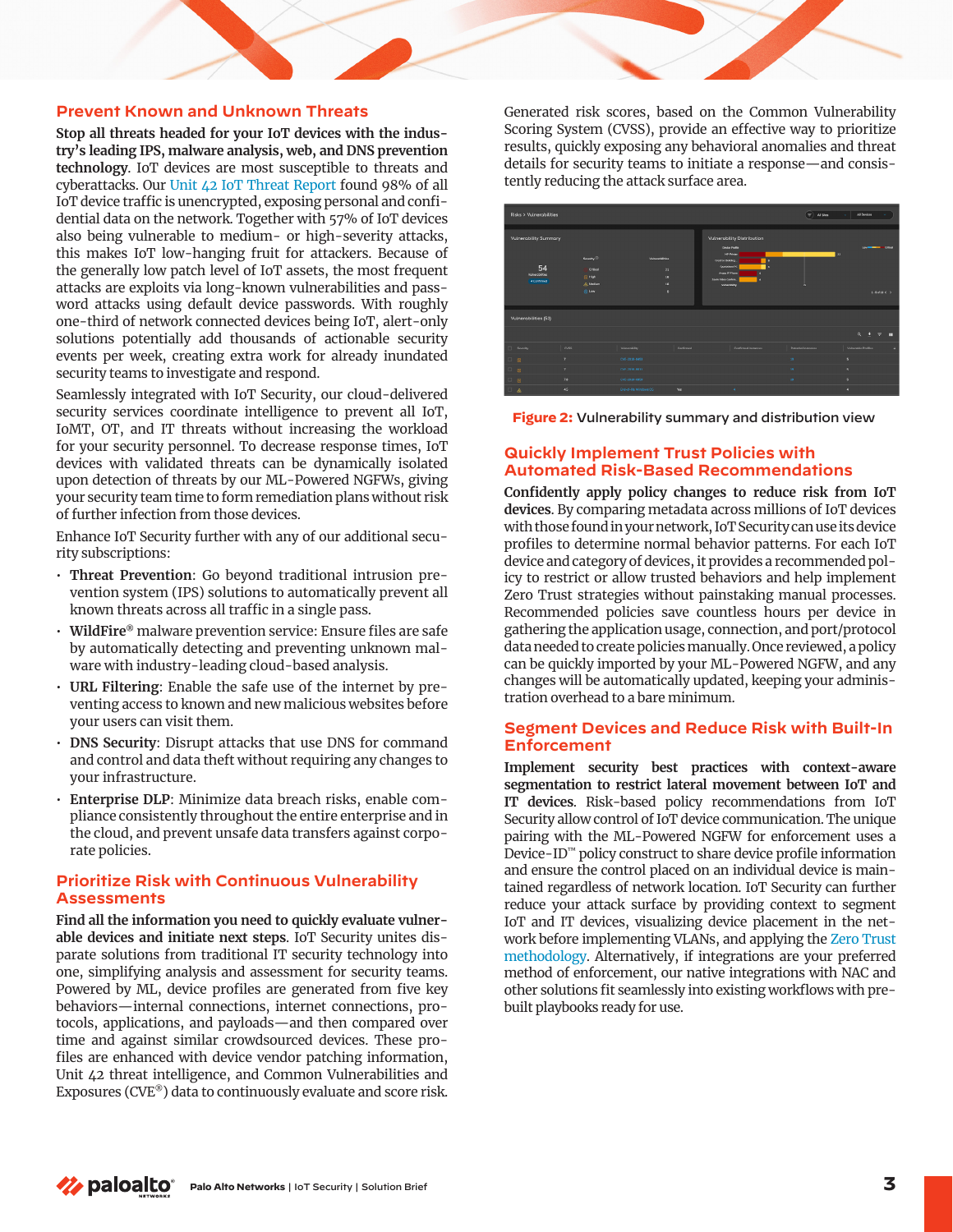#### **Improve Operational Efficiency with Native Integrations**

**Share IoMT and IT device visibility, and automate crossproduct workflows**. Despite having multiple IT and security tools, teams are unable to assess the true asset inventory and risk exposure for unmanaged IIoT, IoMT, OT, or IT devices. This is because most solutions work on partial device insight, resulting in low-fidelity device visibility that correlates to poor asset management, limited details for security event investigation and threat response, and lack of access to appropriate resources. Unlike other solutions in the market, Palo Alto Networks IoT Security eases the pain of API-led integrations and offers prebuilt, customizable playbooks with native interoperability for market-leading IT and security solutions such as ServiceNow®, Cisco ISE, and Splunk®. For example, with IoT Security, you can turn the static inventory of IT asset management and IT service management (ITAM/ITSM) into a dynamic one by directly forwarding inventory of all connected devices as well as raising device vulnerabilities as actionable work orders with remediation recommendations. Security teams can map device classification and behavioral information to alerts, providing context and visibility to each investigation while saving time spent trying to track, interpret, and understand devices behind IP addresses. Network teams can also leverage the IoT/OT data in network access control policies to segment the network and

# **Ease Deployment and Operationalization with Cloud Delivery**

apply Zero Trust policies for reduced risk exposure.

Palo Alto Networks IoT Security uniquely pairs with our ML-Powered NGFWs to provide the industry's first complete solution offering visibility, prevention, risk assessment, and enforcement for IoT. This combination empowers security teams to seamlessly enhance existing network and security operational processes to secure IoT—no more relying on time-intensive integrations with third-party tools just to gain enforcement.

#### **Existing Palo Alto Networks Customers**

IoT Security is delivered as a cloud-delivered security subscription that empowers your security teams to start reclaiming unmanaged IoT devices within minutes of its activation. Simply activate IoT Security for any form factor of your existing ML-Powered NGFW (PA-Series, VM-Series, or Prisma® Access).

The prevention capabilities of your cloud-delivered Threat Prevention, WildFire, URL Filtering, and DNS Security subscriptions will automatically expand to share intelligence and stop all known and unknown threats targeting your IT and IoT devices.

#### **Potential Palo Alto Networks Customers**

We package our industry-leading ML-Powered NGFW as a sensor and enforcement point for our IoT Security service. This powerful combination is unmatched in value, offering unmanaged device discovery, risk assessment, workflow integration, prevention, and enforcement. The sensor is deployed in network locations optimal for device discovery and where traditional firewalls and other controls are rarely deployed. You'll no longer need to purchase, integrate, and maintain multiple point products or change your operational processes to get full IoT security.

Every IoT security solution requires a sensor. Only Palo Alto Networks IoT Security can offer physical, software, and cloud-delivered form factors as well as prevent threats and enforce policy to increase your return on investment and reduce your operational overhead.

## **Operational Benefits**

The IoT Security subscription enables you to:

- **Limit operational and infrastructure overhead**. No need to deploy and maintain siloed sensors, change processes, or create integrations—simply empower your existing security teams to get visibility into your devices.
- **Cut the time to deploy IoT security by 90%**. Don't wait for several months. Deploy IoT Security in minutes to identify and classify every IoT device, including unknown devices, within 48 hours.
- **Quickly discover all devices with machine learning**. Take advantage of a signatureless approach to identify and understand rapidly changing IoT devices.
- **Understand full device context**. Utilize IoT device information across your security operations for context-aware segmentation, policies, and incident response.
- **Save significant working hours in risk assessment, patching, and policy creation**. Protect devices with automated risk analysis, policy recommendations, and behavioral profiling.
- **Enforce Zero Trust policies effortlessly**. Allow only trusted IoT behaviors with App-ID™, User-ID™, and Device-ID™ technology on your ML-Powered NGFWs.
- **Fortify current workflows with additional IoT insights**. Strengthen your current ITAM/ITSM, NAC, SIEM, and other use cases with native integrations.
- **Deploy and maintain with ease**. Enable cloud-delivered subscriptions and manage your security centrally with Panorama™ network security management.
- **Leverage a single offering for comprehensive industryspecific intelligence**. Secure across Healthcare, Enterprise IT, Oil and Gas, Smart City, and ICS/SCADA environments, with support for ICS/SCADA protocols and transactions.